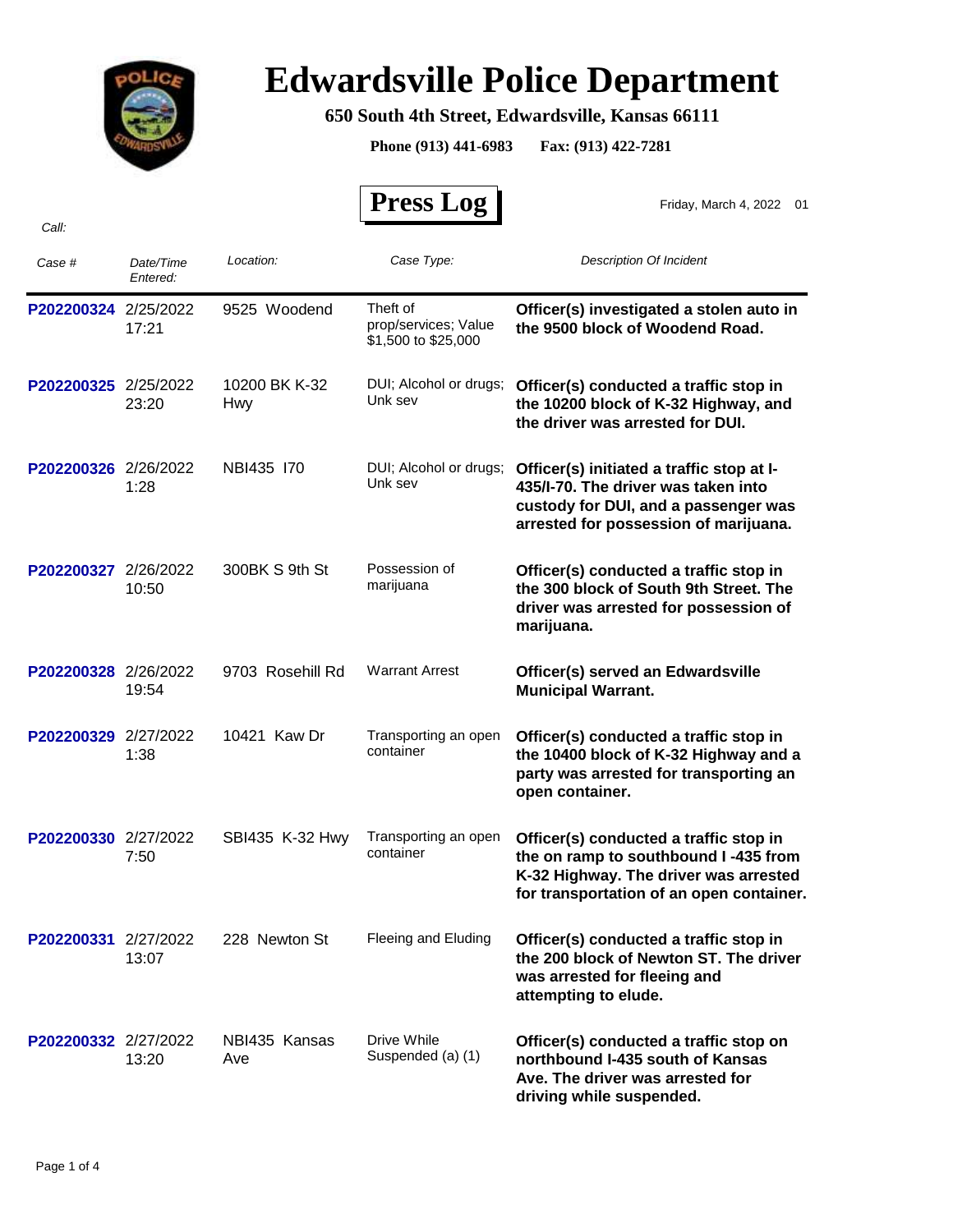## **Press Log**

| Case #               | Date/Time<br>Entered: | Location:                 | Case Type:                                                | <b>Description Of Incident</b>                                                                                                                                                             |
|----------------------|-----------------------|---------------------------|-----------------------------------------------------------|--------------------------------------------------------------------------------------------------------------------------------------------------------------------------------------------|
| P202200333           | 2/27/2022<br>14:37    | 9000 BK K-32 Hwy          | Transporting an open<br>container                         | Officer(s) initiated a traffic stop in the<br>9000 block of K-32 Highway. The<br>driver was arrested for transporting an<br>open container.                                                |
| P202200334 2/27/2022 | 19:10                 | 9000 BK K-32 Hwy          | Transporting an open<br>container                         | Officer(s) initiated a traffic stop in the<br>9000 block of K-32 Highway. The<br>driver was arrested for transporting an<br>open container.                                                |
| P202200335 2/27/2022 | 20:48                 | 9200 BK Woodend<br>Rd     | <b>TOW REPORT</b>                                         | Officer(s) conducted a traffic stop in<br>the 9100 block of Woodend Road and<br>towed a vehicle.                                                                                           |
| P202200336 2/28/2022 | 0:30                  | NBI435 Woodend<br>Rd      | <b>Warrant Arrest</b>                                     | Officer(s) conducted a traffic stop<br>along northbound I-435 near Woodend<br>Road and arrested the driver for<br>numerous outside agency warrants. A<br>vehicle was towed from the scene. |
| P202200337 2/28/2022 | 9:00                  | 2600BK S 96th St          | Transporting an open<br>container                         | Officer(s) conducted a traffic stop in<br>the 2600 block of South 96th Street.<br>The driver was arrested for<br>transportation of an open container.                                      |
| P202200338 2/28/2022 | 13:14                 | 700 BK<br>Edwardsville Dr | Drive While<br>Suspended (a) (1)                          | Officer(s) initiated a traffic stop in the<br>700 block of Edwardsville Drive. The<br>driver was arrested for driving with a<br>suspended license.                                         |
| P202200339 2/28/2022 | 16:51                 | 2500BK S 98th St          | Drive While<br>Suspended (a) (1)                          | Officer(s) initiated a traffic stop in the<br>2500 block of South 98th Street. The<br>driver was arrested for driving while<br>suspended.                                                  |
| P202200340 2/28/2022 | 19:32                 | 10511 Kaw Dr              | <b>INFORMATION</b><br><b>REPORT - Trespass</b><br>Warning | Officer(s) were dispatched to the<br>10500 block of Kaw Drive for a<br>disturbance. The suspect was<br>trespassed from the property.                                                       |
| P202200341 2/28/2022 | 22:38                 | 1435 K-32 Hwy             | <b>TOW REPORT</b>                                         | Officer(s) conducted a traffic stop on I-<br>435 at K-32 Highway. A vehicle was<br>towed from the scene.                                                                                   |
| P202200342 3/1/2022  | 2:14                  | 1435 Kansas Ave           | Flee or attempt to<br>elude; reckless driving             | Officer(s) attempted to conduct a<br>traffic stop on I-435 at Kansas Avenue,<br>and the suspect fled the scene.                                                                            |

*Call:*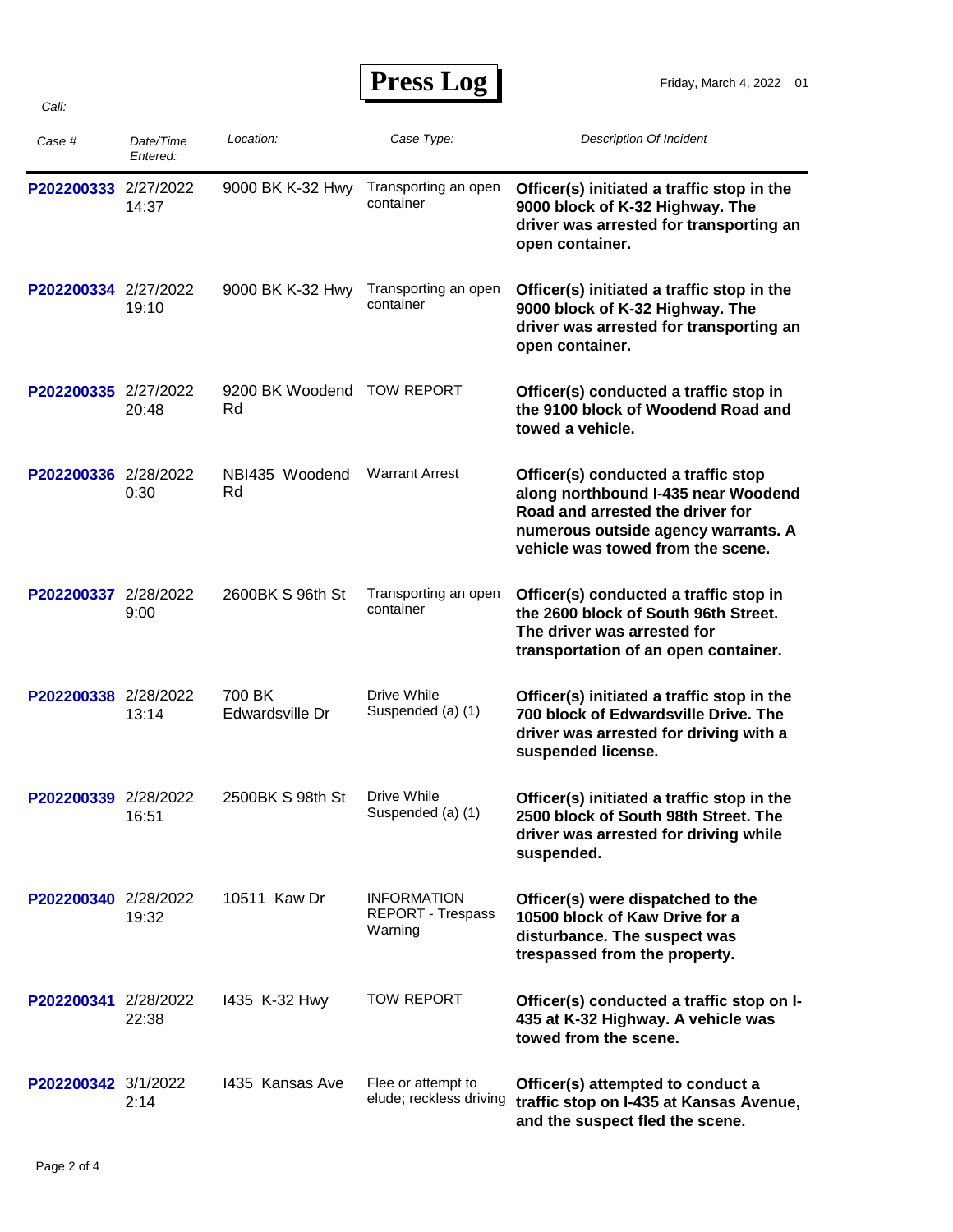**Press Log** 

| Case #              | Date/Time<br>Entered: | Location:                   | Case Type:                              | <b>Description Of Incident</b>                                                                                                                                   |
|---------------------|-----------------------|-----------------------------|-----------------------------------------|------------------------------------------------------------------------------------------------------------------------------------------------------------------|
| P202200343 3/1/2022 | 2:30                  | 9826 Kaw Dr                 | Burglary; Building is a<br>non-dwelling | Officer(s) were dispatched to the 9800<br>block of Kaw Drive to investigate a<br>commercial burglary.                                                            |
| P202200344 3/1/2022 | 12:50                 | 2500 BK Midpoint<br>Dr      | <b>Warrant Arrest</b>                   | Officer(s) investigated an occupied<br>vehicle check in the 2500 block of<br><b>Midpoint Drive. The passenger was</b><br>arrested for an outside agency warrant. |
| P202200345 3/1/2022 | 14:59                 | 10800 BK K-32<br><b>Hwy</b> | Drive While<br>Suspended (a) (1)        | Officer(s) initiated a traffic stop in the<br>10800 block of K-32 Highway. The<br>driver was arrested for driving while<br>suspended.                            |
| P202200346 3/1/2022 | 15:39                 | 8900 K-32 Hwy               | <b>TOW REPORT</b>                       | Officer(s) conducted a traffic stop in<br>the 8900 block of K-32. The vehicle<br>was towed.                                                                      |
| P202200347 3/1/2022 | 18:38                 | NBI435 Riverview<br>Ave     | <b>TOW REPORT</b>                       | Officer(s) initiated a traffic stop on<br>northbound I-435 at Riverview Avenue.<br>The vehicle was towed.                                                        |
| P202200348 3/1/2022 | 20:54                 | 10941 Kaw Dr                | Transporting an open<br>container       | Officer(s) conducted a traffic stop in<br>the 10900 block of K-32 Highway. The<br>driver was arrested for transporting an<br>open container.                     |
| P202200349 3/2/2022 | 3:39                  | NBI435 Riverview<br>Ave     | Fleeing or eluding a<br><b>LEO</b>      | Officer(s) attempted to conduct a<br>traffic stop on northbound I-<br>435/Riverview Avenue. The driver<br>failed to yield to officers.                           |
| P202200350 3/2/2022 | 5:21                  | 2400BK S 98th St            | DUI; Alcohol or drugs;<br>Unk sev       | Officer(s) initiated a traffic stop in the<br>2400 block of S. 98th Street. The driver<br>was taken into custody for DUI.                                        |
| P202200351 3/2/2022 | 11:35                 | 9100 BK Woodend<br>Rd       | Drive While<br>Suspended (a) (1)        | Officer(s) conducted a traffic stop in<br>2600 block of South 96th Street. The<br>driver was arrested for driving while<br>suspended.                            |
| P202200352 3/2/2022 | 9:10                  | 1711 S 98th St              | Code Violation -                        | The CSO inspected prohibited<br>conditions in the 1700 Block of South<br>98th Street.                                                                            |
| P202200353 3/2/2022 | 14:00                 | 300BK N 110th St            | Criminal littering;<br>Public property  | Officer(s) located illegally dumped<br>trash in the 300 block of N. 110th Street                                                                                 |

*Call:*